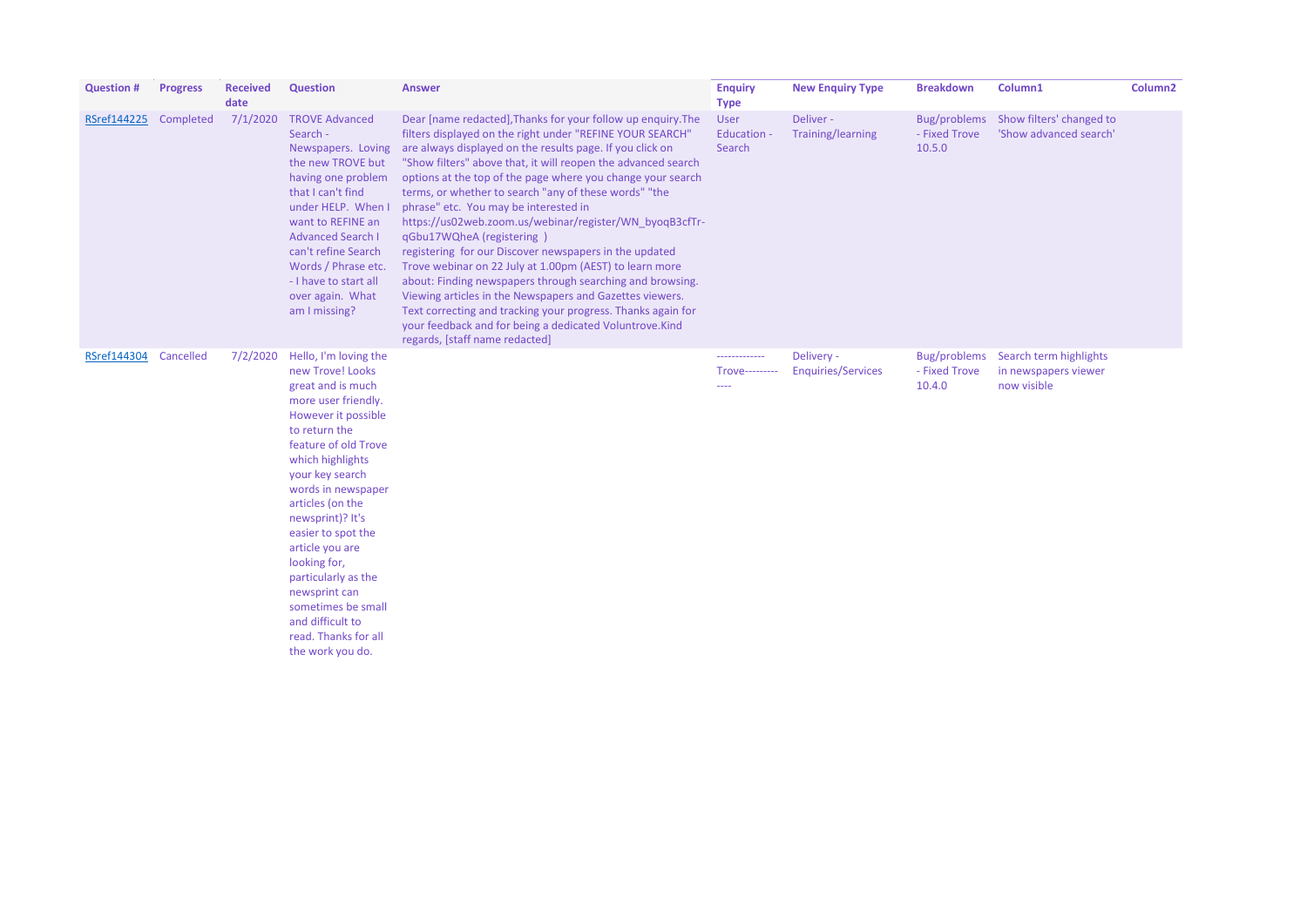## RSref144312 Completed 7/2/2020 Congratulations on

the new version of TROVE. I'm in the US and have benefited from the service and the content since 2008. I was wondering if you are taking feedback as you continue to make improvements. One of the changes I noticed from the previous version, and one I've unfortunately seen in other similar applications has to do with returning to the list after reviewing the selected item. Instead of landing on the item selected, the list returns to the top of the page. Having to page again and be sure of which item was just reviewed is not always easy. Just a thought. Great work and a fantastic resource.

Dear [name redacted],Thanks for your feedback and for trying new Trove.We are glad to hear that you like the new design. We have been making incremental improvements since the launch of the new Trove. One of the first was restoring the function to return you to the item, not the top of the page, when you navigate back to your search results. This should be working correctly for you now. We know there have been some bugs since the rollout, and we are continuing development to resolve them.Hopefully, the new features – such as the modern, mobile-friendly design, collaborative lists, and greater access to collections from the National Library's extensive network of partners – make your Trove experience even more rewarding. After you've had a chance to get used to the new Trove, we hope you find it even more helpful than the old one.Thanks again for your feedback and for being a dedicated Voluntrove.Kind regards, [staff name redacted]

|           | Functionality Delivery - Technical | Bug/r  |
|-----------|------------------------------------|--------|
| - General | Support                            | - Fixe |

10.4.0

Bug/problems When navigating "back" - Fixed Trove to search results from a viewer, you are returned to the place on the page where you last clicked a link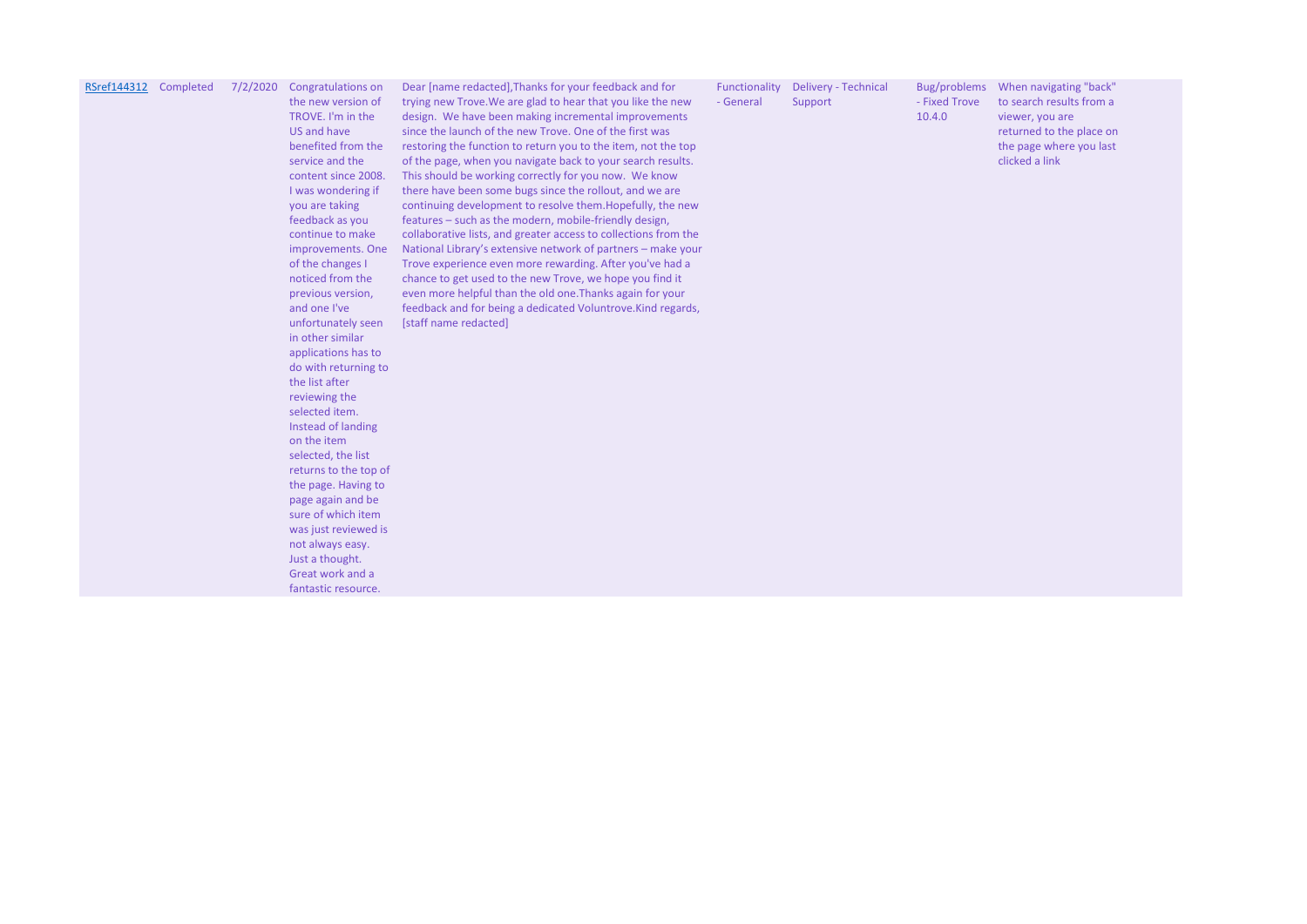## RSref144321 Completed 7/2/2020 User feedback

Submitted on Saturday, 27 June, 2020 - 16:12 Submitted by user: Submitted values are: Name: [redacted] Address: [redacted] Contact phone number: [redacted] Email: [redacted] Nature of comment: Suggestion Service or product commenting on: **Other** Your comment: I am a long-time user of TROVE and have found the 'new look' functions very easy to navigate around. Thank you for updating such a well-used resource. However, there is one aspect of the 'new' TROVE that makes finding a specific reference very difficult and time consuming, particularly if searching in certain newspapers, and that is that the keyword(s) entered in the advanced search page is/are no longer highlighted in the text or the article itself. This means having to scroll slowly through the text searching for the word(s), or through the article itself (even more

Dear [name redacted],Thanks for your feedback and for trying new Trove.I'm sorry that you are not having a good experience with viewing newspapers new Trove. We have been making incremental changes to the system since we launched. At this stage, highlighting has been restored if you do a keywords search. However phrase searches are still not highlighting. Our development team are working on resolving this, and further usability improvements in the newspapers viewer. Hopefully, the new features – such as the modern, mobile-friendly design, collaborative lists, and greater access to collections from the National Library's extensive network of partners – make your Trove experience even more rewarding. After you've had a chance to get used to the new Trove, we hope you find it even more helpful than the old one.Thanks again for your feedback and for being a dedicated Voluntrove.Kind regards, [staff name redacted]

|                          | <b>Functionality</b> Delivery - Technical | Bug/problem   |
|--------------------------|-------------------------------------------|---------------|
| $\overline{\phantom{a}}$ | Support                                   | - Fixed Trove |
| <b>Newspapers</b>        |                                           | 10.4.0        |

Bug/problems Search term highlights in newspapers viewer now visible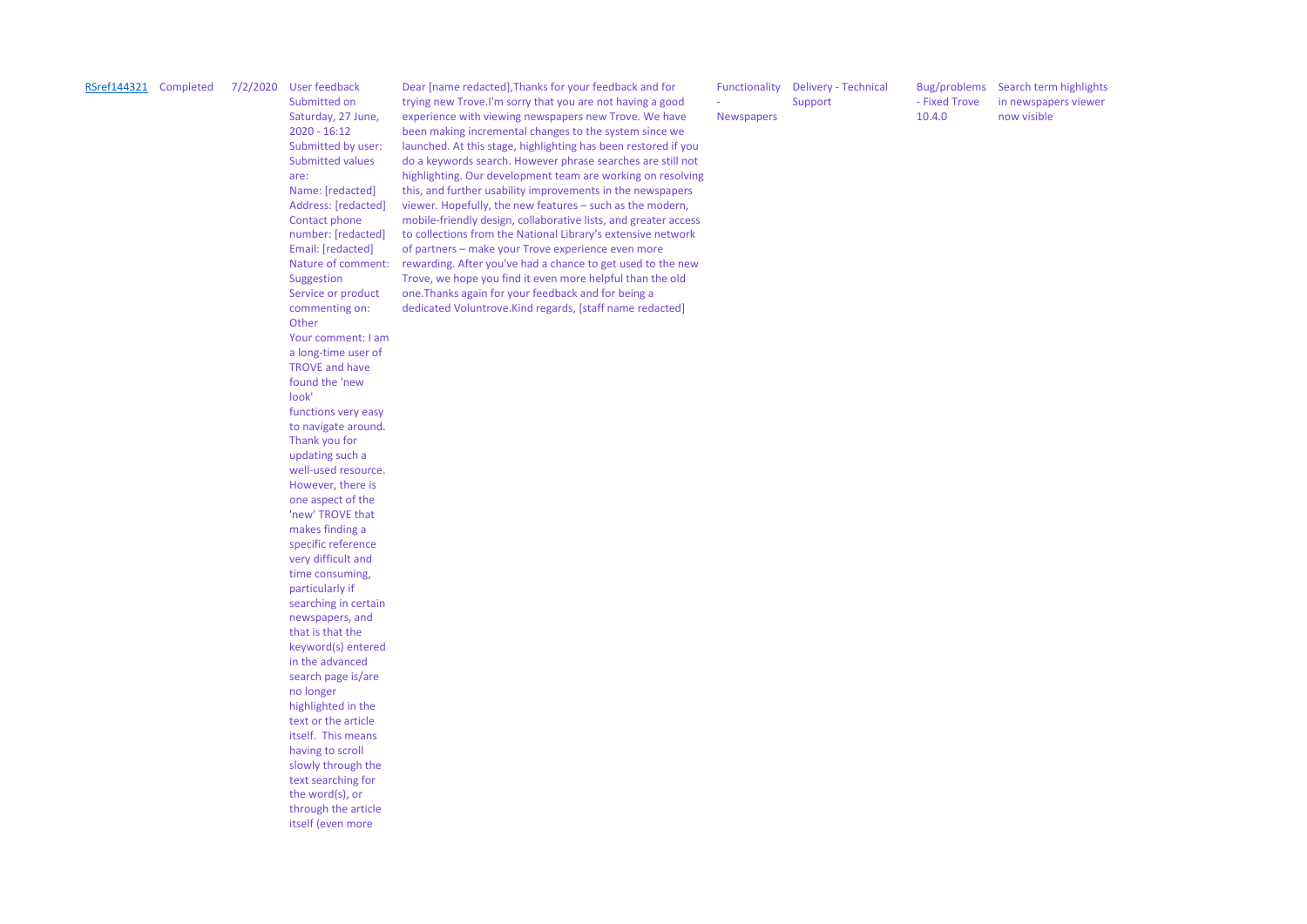time consuming in some newspapers such as the Sydney Morning Herald). Would you please, please consider reinstating the highlighting function in TROVE? Thank you. Would you like a response? Yes

| RSref144328 Completed |  | 7/2/2020 | I am a regular<br>registered user of<br>Trove (since 2008)<br>and I note in the<br>new Trove that lists<br>can contain a<br>maximum of 1000<br>items. I ask because<br>I now have 2 Private<br>lists which are each<br>over the limit. These<br>are used for my<br>family history<br>research. I am<br>enjoying the new<br>Trove and getting<br>used to the<br>changes. I cannot<br>find anywhere what<br>might happen to<br>lists that are OVER<br>the 1000 items. So<br>my Question<br>is: Should I cull<br>those lists? Or what<br>do you<br>recommend. Many<br>thanks [name<br>redacted] | Dear [name redacted], Thank you for your positive feedback<br>and we hope the redesign continues to make your Trove<br>experience even more rewarding. Trove has been designed<br>to provide a warning when you attempt to add items to a list<br>over 1,000 items. This is currently happening if you add<br>items to a list in Trove itself, however we have identified that<br>if you add items from the newspapers viewer then the limit is<br>not being applied. Our developers are working on fixing<br>this. Existing lists with over 1,000 items will not reduce and<br>should stay as is. You will not however be able to create any<br>new lists or update existing lists with over 1,000<br>items. Thanks again for your support of Trove. Kind<br>regards, [staff name redacted] Trove Support Team | Functionality<br>- General | <b>Delivery - Technical</b><br>Support | Bug/problems<br>- Raised with<br>IT - Pending |
|-----------------------|--|----------|----------------------------------------------------------------------------------------------------------------------------------------------------------------------------------------------------------------------------------------------------------------------------------------------------------------------------------------------------------------------------------------------------------------------------------------------------------------------------------------------------------------------------------------------------------------------------------------------|-----------------------------------------------------------------------------------------------------------------------------------------------------------------------------------------------------------------------------------------------------------------------------------------------------------------------------------------------------------------------------------------------------------------------------------------------------------------------------------------------------------------------------------------------------------------------------------------------------------------------------------------------------------------------------------------------------------------------------------------------------------------------------------------------------------------|----------------------------|----------------------------------------|-----------------------------------------------|
|-----------------------|--|----------|----------------------------------------------------------------------------------------------------------------------------------------------------------------------------------------------------------------------------------------------------------------------------------------------------------------------------------------------------------------------------------------------------------------------------------------------------------------------------------------------------------------------------------------------------------------------------------------------|-----------------------------------------------------------------------------------------------------------------------------------------------------------------------------------------------------------------------------------------------------------------------------------------------------------------------------------------------------------------------------------------------------------------------------------------------------------------------------------------------------------------------------------------------------------------------------------------------------------------------------------------------------------------------------------------------------------------------------------------------------------------------------------------------------------------|----------------------------|----------------------------------------|-----------------------------------------------|

## Lists greater than 1000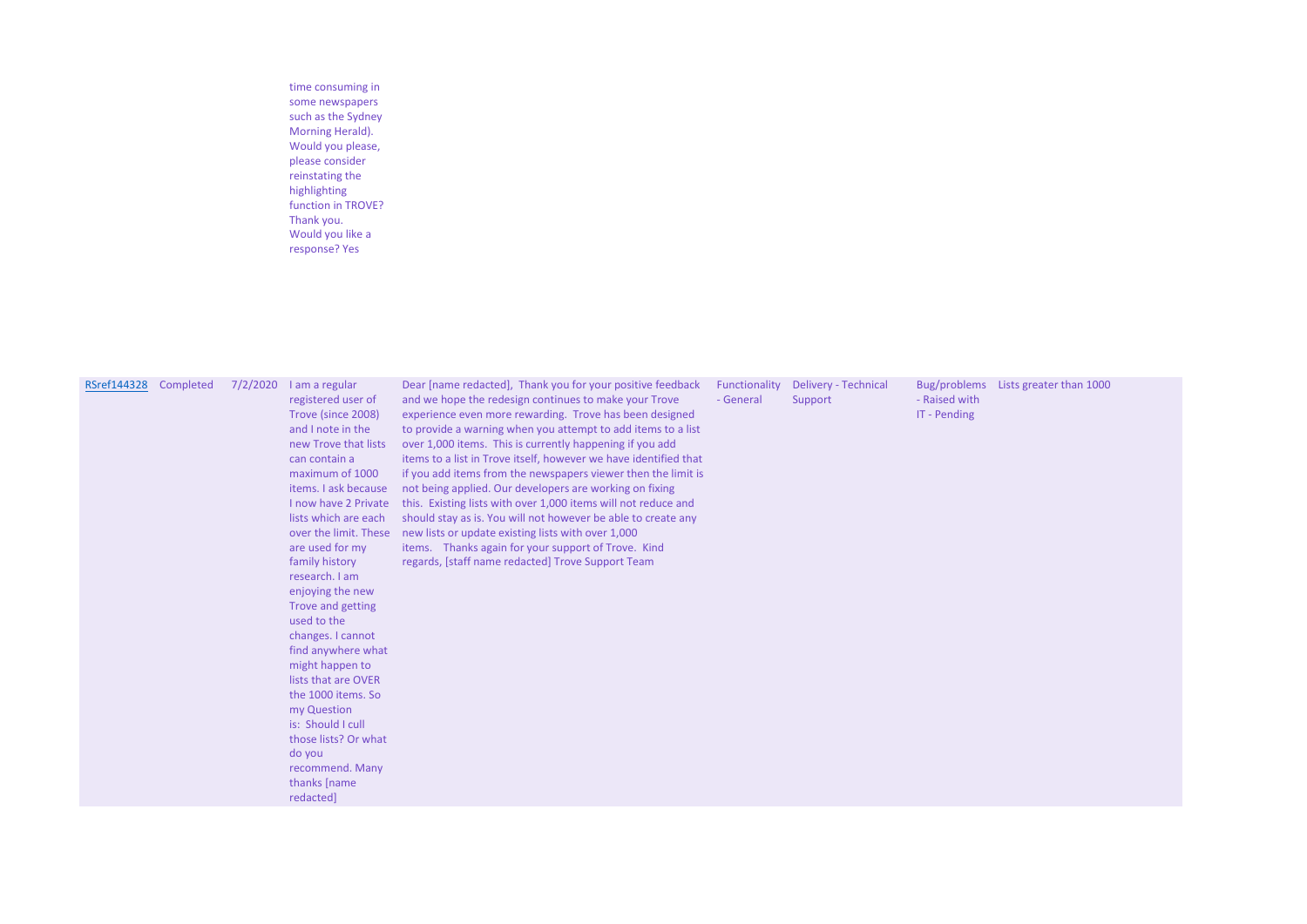Bug/problems Changes in text correction design to improve usability

| RSref144425 | Completed | 7/3/2020 | Hi i love the newly<br>updated site but<br>when i go to edit<br>newspapers (which<br>is part of my job)<br>the new way to get<br>to the editing page<br>is very confusing<br>and in the editing<br>page the "edit text<br>to match article to<br>insert symbol" area<br>is too big, it is taking<br>up too much space<br>and the edit box is<br>too small and hard<br>to read. Can this<br>please be looked at<br>and possibly fixed?                                                                                                            | Dear [name redacted], Thanks for your feedback and for<br>trying new Trove.I'm sorry that you are not having a good<br>experience with navigating new Trove. It has been designed<br>based on feedback from our community - as well as massive<br>changes in search functionality - since Trove was launched in<br>2009. Regarding the newspaper text corrections, we have<br>already made some adjustments since launch that we hope<br>have improved the situation. We are continuing development<br>on further usability improvements in the Newspapers and<br>Gazettes viewer. Hopefully, the new features - such as the<br>modern, mobile-friendly design, collaborative lists, and<br>greater access to collections from the National Library's<br>extensive network of partners - make your Trove experience<br>even more rewarding. After you've had a chance to get used<br>to the new Trove, we hope you find it even more helpful than<br>the old one. Even so, we're collecting all feedback to consider<br>for any future iterations of Trove so thank you for sending it<br>through. Thanks again for your feedback and for being a<br>dedicated Voluntrove. Kind regards, [staff name redacted]                                                                                                                                                                                                                                                                                                                                                                         | Functionality<br>- Text<br>Corrections | <b>Delivery - Technical</b><br>Support | Bug/problems<br>- Fixed Trove<br>10.4.0 |
|-------------|-----------|----------|--------------------------------------------------------------------------------------------------------------------------------------------------------------------------------------------------------------------------------------------------------------------------------------------------------------------------------------------------------------------------------------------------------------------------------------------------------------------------------------------------------------------------------------------------|----------------------------------------------------------------------------------------------------------------------------------------------------------------------------------------------------------------------------------------------------------------------------------------------------------------------------------------------------------------------------------------------------------------------------------------------------------------------------------------------------------------------------------------------------------------------------------------------------------------------------------------------------------------------------------------------------------------------------------------------------------------------------------------------------------------------------------------------------------------------------------------------------------------------------------------------------------------------------------------------------------------------------------------------------------------------------------------------------------------------------------------------------------------------------------------------------------------------------------------------------------------------------------------------------------------------------------------------------------------------------------------------------------------------------------------------------------------------------------------------------------------------------------------------------------------------------------------|----------------------------------------|----------------------------------------|-----------------------------------------|
| RSref144430 | Completed | 7/4/2020 | Hi. I think I'm going<br>to like the new<br>Trove so thanks for<br>all your hard work.<br>However, the<br>headings seem to<br>take up half my<br>screen and I can't<br>see anywhere to<br>change this. I can<br>change the size of<br>the article on the<br>right but on the left<br>where corrections<br>can be made, I see<br>about 2 lines at a<br>time. Just<br>wondering if<br>anyone else has a<br>similar issue with<br>the new layout?I'm<br>attaching a copy of<br>what I can<br>see. Thanks for<br>letting me know.<br>[name redacted] | Dear [name redacted], Thanks for your feedback and for<br>trying new Trove.I'm sorry that you are not having a good<br>experience with navigating new Trove. It has been designed<br>based on feedback from our community - as well as massive<br>changes in search functionality - since Trove was launched in<br>2009.Our research participants told us that search results in<br>Trove were cluttered, making it hard to tell where items were<br>located, or if they were available freely online. We've<br>simplified the appearance of search results and worked to<br>highlight the information that we were told was the most<br>important for Trove users. Regarding the newspaper text<br>corrections, we have already made some adjustments since<br>launch. Such as changing the font and moving the<br>add/remove line function. We are continuing development<br>on further usability improvements in the Newspapers and<br>Gazettes viewer. Hopefully, the new features - such as the<br>modern, mobile-friendly design, collaborative lists, and<br>greater access to collections from the National Library's<br>extensive network of partners - make your Trove experience<br>even more rewarding. After you've had a chance to get used<br>to the new Trove, we hope you find it even more helpful than<br>the old one. Even so, we're collecting all feedback to consider<br>for any future iterations of Trove so thank you for sending it<br>through. Thanks again for your feedback and for being a<br>dedicated Voluntrove. Kind regards, [staff name redacted] | Functionality<br>- Text<br>Corrections | <b>Delivery - Technical</b><br>Support | Bug/problems<br>- Fixed Trove<br>10.4.0 |

Changes in text correction design to improve usability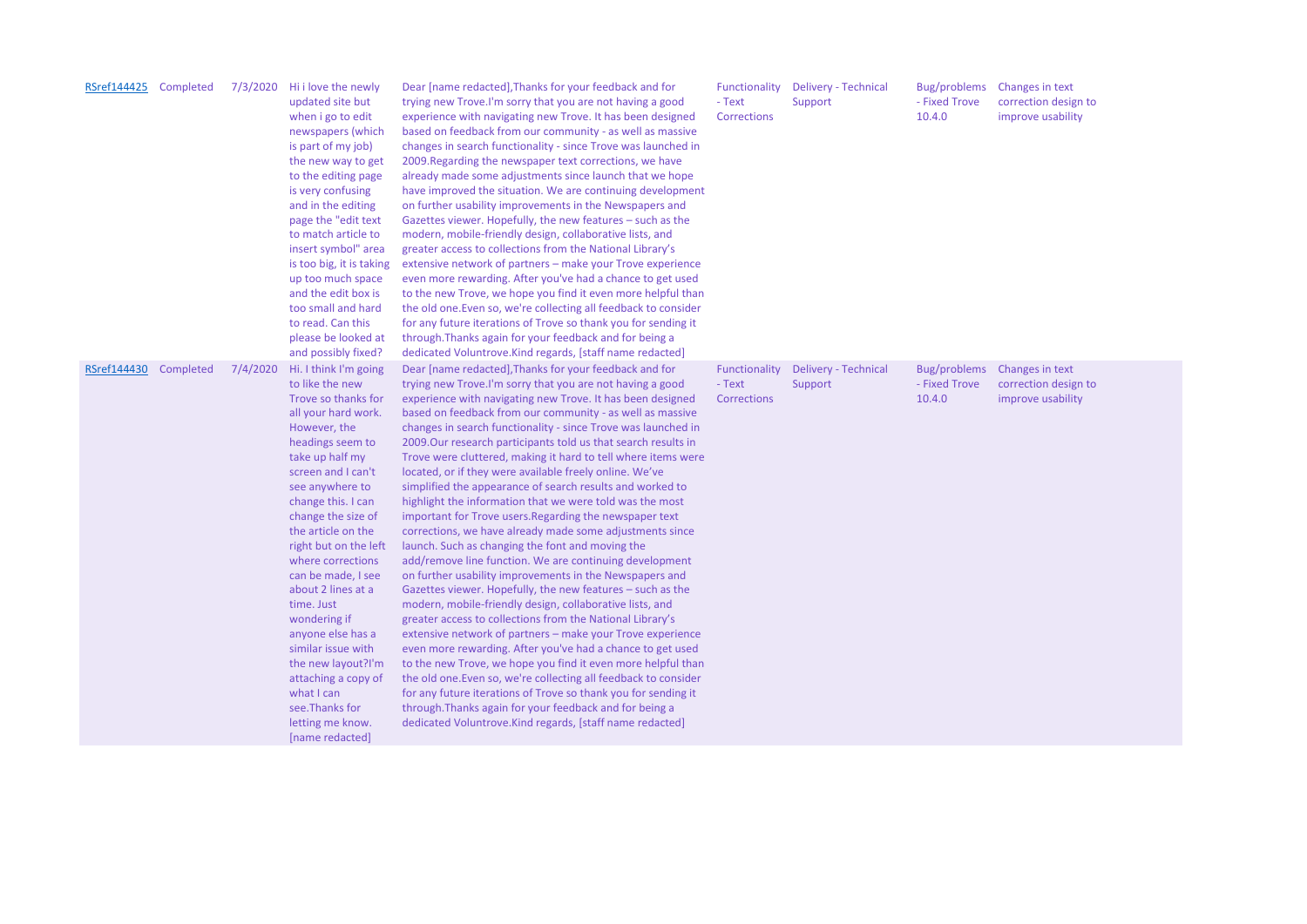| <b>RSref144438</b> | Completed | 7/4/2020 | Re<br>RSref143948Thank<br>you for your<br>response.<br>My "problem" (and<br>that of several other<br>users) was that<br>where the term<br>"Simple Search"<br>appeared above the<br>magnifying glass,<br>we assumed this<br>was the simple<br>search page and<br>therefore clicked on<br>it to bring up the<br>page labelled<br><b>Advanced Search</b><br>and thence tried to<br>do an "advanced"<br>selection.<br>Again, thanks for<br>your response.<br>Overall, the new<br>version is much<br>crisper than the<br>former. | Dear [name redacted], Thank you for that feedback. It is<br>quite interesting that "Simple search" looks more like a<br>heading than a clickable option to some Trove users. I will<br>make sure this feedback is referred on, it is very useful to my<br>team. You may also be interested in<br>https://us02web.zoom.us/webinar/register/WN_byoqB3cfTr-<br>qGbu17WQheA (registering)<br>registering for our Discover newspapers in the updated Trove<br>webinar on 22 July at 1.00pm (AEST) to learn more about:<br>Finding newspapers through searching and browsing.<br>Viewing articles in the Newspapers and Gazettes viewers.<br>Text correcting and tracking your progress. Kind regards,<br>[staff name redacted]                                                                                                                                                                                                                                                                                                                                                                                                                                                                                                                                                                                                                                                                                                                                                         | <b>User</b><br><b>Experience</b><br>(UX) | Deliver -<br>Governance/Reporting     | <b>User</b><br>experience -<br><b>User</b><br>experience<br>(UX) |
|--------------------|-----------|----------|-----------------------------------------------------------------------------------------------------------------------------------------------------------------------------------------------------------------------------------------------------------------------------------------------------------------------------------------------------------------------------------------------------------------------------------------------------------------------------------------------------------------------------|-----------------------------------------------------------------------------------------------------------------------------------------------------------------------------------------------------------------------------------------------------------------------------------------------------------------------------------------------------------------------------------------------------------------------------------------------------------------------------------------------------------------------------------------------------------------------------------------------------------------------------------------------------------------------------------------------------------------------------------------------------------------------------------------------------------------------------------------------------------------------------------------------------------------------------------------------------------------------------------------------------------------------------------------------------------------------------------------------------------------------------------------------------------------------------------------------------------------------------------------------------------------------------------------------------------------------------------------------------------------------------------------------------------------------------------------------------------------------------------|------------------------------------------|---------------------------------------|------------------------------------------------------------------|
| RSref144449        | Completed | 7/4/2020 | Good Evening i have<br>been using TROVE<br>newspaper<br>searching for many<br>years .i really liked<br>the feature of<br>searching by State<br>e.g Victoria) and by<br>'Decade' and the by<br>'Year' it was so<br>simple as I did not<br>need to type in any<br>dates Are these<br>advanced features<br>going to be added in<br>a similar left-hand<br>menu.i dud like the<br>simplicity of the left<br>hand visual menu.<br>Hoping these can be<br>included thanks<br>[name redacted]                                      | <b>CLOSED</b><br>Previous answer -Dear [name redacted], Thanks for your<br>feedback and for trying new Trove.I'm sorry that you are not<br>having a good experience with navigating new Trove. It has<br>been designed based on feedback from our community - as<br>well as massive changes in search functionality - since Trove<br>was launched in 2009. You can filter your search by state or<br>specific titles using the Titles and Places filter in the advanced<br>search options. You can find information and advice on<br>searching the digitised newspapers in the Trove help pages:<br>https://trove.nla.gov.au/help/searching/advanced-<br>search/newspapers-and-gazettes-advanced-searchYou can<br>also still browse the Newspapers the same way as previously<br>if you prefer. You can navigate to 'Explore' then click the link<br>to 'Browse Newspapers and Gazettes':<br>https://trove.nla.gov.au/newspaper/ Unfortunately, the Date<br>range filter in Advanced Search for Newspapers and Gazettes<br>is currently experiencing technical difficulties. We apologise<br>for this inconvenience and are working to get it up and<br>running again to help with your searches. In the meantime, I<br>recommend that you search for your article date by using<br>REFINE YOUR RESULTS in the search results list: While in the<br>search results list for the Newspapers category, in the REFINE<br>YOUR RESULTS column (on the right-hand side of the screen): | User<br><b>Education -</b><br>Search     | Deliver -<br><b>Training/learning</b> | Bug/problems<br>- Fixed Trove<br>10.5.0                          |

Date range filter restored and return correct search results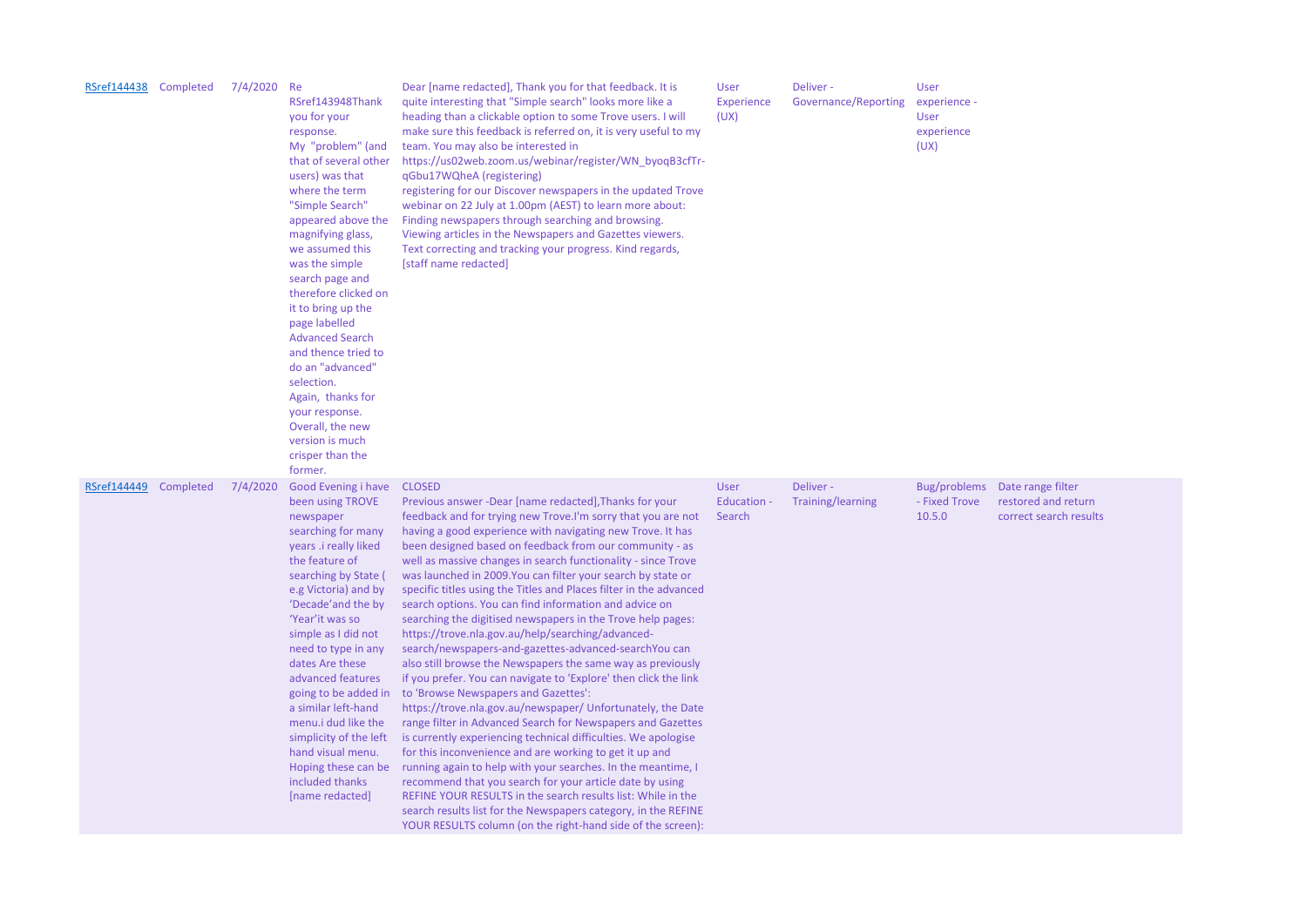|             |           |          |                                                                                                                                                                                                                                                                                                                                                                                                                                                                                                                                                                                                    | Go to the Date range section Select the date range containing<br>your date Select the year Select the month At the top of the<br>amended search results list, in the Sort by drop-down menu,<br>choose to sort by year (earliest) This will mean a longer<br>search for the date that you want, but hopefully it is helpful<br>in the meantime. Hopefully, the new features - such as the<br>modern, mobile-friendly design, collaborative lists, and<br>greater access to collections from the National Library's<br>extensive network of partners - make your Trove experience<br>even more rewarding. After you've had a chance to get used<br>to the new Trove, we hope you find it even more helpful than<br>the old one. Even so, we're collecting all feedback to consider<br>for any future iterations of Trove so thank you for sending it<br>through. Thanks again for your feedback and for being a<br>dedicated Voluntrove. Kind regards, [staff name redacted] |                                               |                                        |                                        |
|-------------|-----------|----------|----------------------------------------------------------------------------------------------------------------------------------------------------------------------------------------------------------------------------------------------------------------------------------------------------------------------------------------------------------------------------------------------------------------------------------------------------------------------------------------------------------------------------------------------------------------------------------------------------|-----------------------------------------------------------------------------------------------------------------------------------------------------------------------------------------------------------------------------------------------------------------------------------------------------------------------------------------------------------------------------------------------------------------------------------------------------------------------------------------------------------------------------------------------------------------------------------------------------------------------------------------------------------------------------------------------------------------------------------------------------------------------------------------------------------------------------------------------------------------------------------------------------------------------------------------------------------------------------|-----------------------------------------------|----------------------------------------|----------------------------------------|
| RSref144477 | Completed | 7/5/2020 | <b>HelloI</b> use Trove<br>regularly and am<br>generally happy<br>with the new<br>format. There is one<br>small concern<br>however. When I<br>am correcting<br>newspaper articles<br>you have minimised<br>the area that I can<br>use. I only have<br>about 2 or 3 lines to<br>look at in the<br>correction panel.<br>The panel is blocked<br>at the bottom by an<br>ad for your digital<br>supporter. Could<br>you stop this<br>showing up there<br>please? Perhaps you<br>could put it<br>somewhere<br>else. Thanks for<br>providing this<br>valuable research<br>tool.Cheers [name<br>redacted] | Dear [name redacted] Thank you for your feedback and for<br>trying new Trove The blue banner at the bottom of the<br>correction panel should disappear when you click on the<br>'match text' button. If it isn't would you be able to send us a<br>screenshot of what you are seeing. If you are aware you can<br>make the correction panel a little bigger by hovering over the<br>black line above the 'match text' button and when it changes<br>to a double arrow you can drag the line up a little bit to give<br>you more lines. This does make the area for the original<br>article a little smaller. I hope this information is helpful. If<br>you have any further questions about Trove please<br>http://https://trove.nla.gov.au/about/contact-us (contact us)<br>contact us.regards[staff name redacted]Trove Support Team                                                                                                                                      | Functionality<br>- Text<br><b>Corrections</b> | <b>Delivery - Technical</b><br>Support | Functionality<br>- Text<br>corrections |

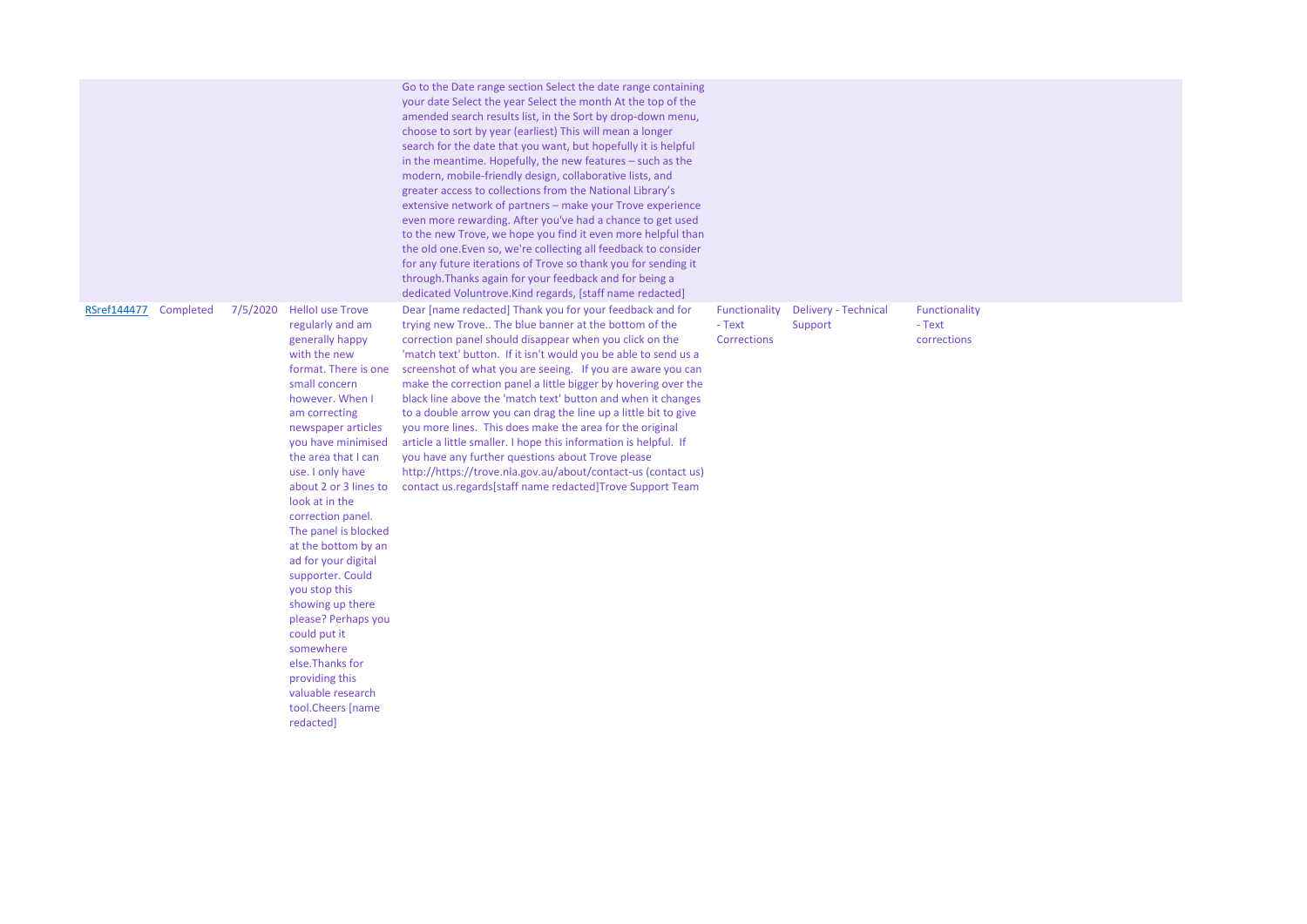| RSref144625 Completed |  | 7/8/2020 | Hi TroveDo you<br>have a list<br>somewhere of your<br>most recently-<br>digitised<br>newspapers?I have<br>been researching a<br>topic for some time<br>and I am finding a<br>whole lot of new<br>pages from the<br><b>Melbourne Herald</b><br>and other<br>newspapers that<br>look unfamiliar, and<br>(unless I missed<br>something a while<br>ago) I am guessing<br>this is because they<br>have only recently<br>become available. If<br>so, as a researcher it<br>would help to have<br>a list of the most<br>recently digitised<br>resources so that I<br>can search them<br>specifically. It could<br>ALSO help to<br>include in advanced<br>search "newspapers<br>digitised since<br><>" This would<br>allow users to limit<br>search results to<br>new materials<br>only. Thanks for<br>your website - for<br>me it is one of a few<br>favourite places to<br>go to on the web,<br>and it is exciting to<br>see the recent<br>developments<br>(though I am still<br>finding my way<br>around the new site<br>when searching for<br>a topic). Thanks -<br>look forward to<br>hearing from you. | Dear [name redacted],<br>Thank you for your enquiry and suggestion relating to<br>recently digitised newspapers.<br>There is not a list of the most recently digitised newspapers,<br>however you can check Newspapers and Gazettes coming<br>soon page for titles currently being digitised. Once they have<br>been digitised then the title will be removed from this<br>list. You may also be interested in this blog article on<br>digitised content coming soon<br>https://trove.nla.gov.au/blog/2020/05/19/hot-press<br>(https://trove.nla.gov.au/blog/2020/05/19/hot-press)<br>https://trove.nla.gov.au/blog/2020/05/19/hot-press.<br>We are collecting all feedback to consider for any future<br>iterations of Trove so thank you for sending through your<br>suggestion about the 'digitised since date' filter option in<br>Advanced Search. This will be added to our future<br>enhancements program for evaluation.<br>Thanks for you continued support of Trove and apologies for<br>the delay in response.<br>Kind regards,<br>[staff name redacted]<br><b>Trove Support team</b> | <b>User</b><br><b>Education -</b><br>General | Deliver -<br><b>Training/learning</b> | Suggestion -<br>Possible<br>enhancement |
|-----------------------|--|----------|------------------------------------------------------------------------------------------------------------------------------------------------------------------------------------------------------------------------------------------------------------------------------------------------------------------------------------------------------------------------------------------------------------------------------------------------------------------------------------------------------------------------------------------------------------------------------------------------------------------------------------------------------------------------------------------------------------------------------------------------------------------------------------------------------------------------------------------------------------------------------------------------------------------------------------------------------------------------------------------------------------------------------------------------------------------------------------------------------|--------------------------------------------------------------------------------------------------------------------------------------------------------------------------------------------------------------------------------------------------------------------------------------------------------------------------------------------------------------------------------------------------------------------------------------------------------------------------------------------------------------------------------------------------------------------------------------------------------------------------------------------------------------------------------------------------------------------------------------------------------------------------------------------------------------------------------------------------------------------------------------------------------------------------------------------------------------------------------------------------------------------------------------------------------------------------------------------------|----------------------------------------------|---------------------------------------|-----------------------------------------|
|-----------------------|--|----------|------------------------------------------------------------------------------------------------------------------------------------------------------------------------------------------------------------------------------------------------------------------------------------------------------------------------------------------------------------------------------------------------------------------------------------------------------------------------------------------------------------------------------------------------------------------------------------------------------------------------------------------------------------------------------------------------------------------------------------------------------------------------------------------------------------------------------------------------------------------------------------------------------------------------------------------------------------------------------------------------------------------------------------------------------------------------------------------------------|--------------------------------------------------------------------------------------------------------------------------------------------------------------------------------------------------------------------------------------------------------------------------------------------------------------------------------------------------------------------------------------------------------------------------------------------------------------------------------------------------------------------------------------------------------------------------------------------------------------------------------------------------------------------------------------------------------------------------------------------------------------------------------------------------------------------------------------------------------------------------------------------------------------------------------------------------------------------------------------------------------------------------------------------------------------------------------------------------|----------------------------------------------|---------------------------------------|-----------------------------------------|

Add list of most recently digitised newspapers and include in advanced search "newspapers digitised since <>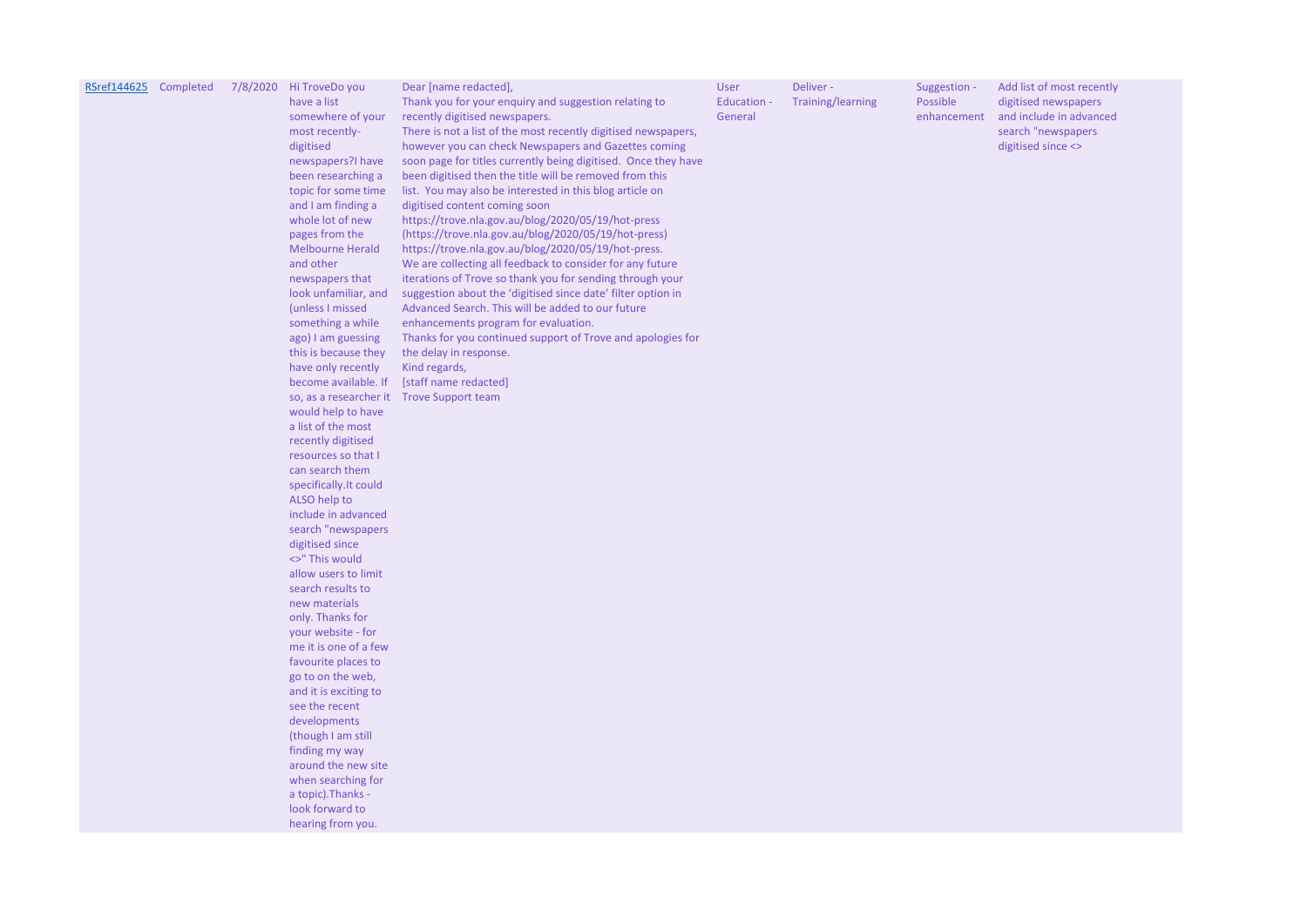| RSref144652 Completed |           | 7/9/2020  | <b>TROVE editing</b><br>UIThankyou for the<br>updates you have<br>made to New<br><b>Trove's Editing</b><br>screen. The changed<br>font is much easier<br>to read and much<br>less prone to errors<br>when placing the<br>mouse cursor. I no<br>longer have to<br>squint when using<br>my 13" screen. The<br>removal or<br>shrinking of 'clutter'<br>has given given me<br>a useful-sized<br>working area. Again,<br>many thanks for<br>responding do<br>quickly to user<br>feedback.                                                                                                                                | Feedback logged, no further response required.                                                                                                                                                                                                                                                                                                                                                                                                                                                                                                                                                                                                                                                                                                                                                                                                                                                                                                                                                                                                                                                                                                                                                                                                                                                                                                                                                                                                                                                                                                                                                                                                                                                                            | <b>Trove</b><br>Launch<br>Compliment | Feedback                               | Compliment -<br>General                                   |
|-----------------------|-----------|-----------|---------------------------------------------------------------------------------------------------------------------------------------------------------------------------------------------------------------------------------------------------------------------------------------------------------------------------------------------------------------------------------------------------------------------------------------------------------------------------------------------------------------------------------------------------------------------------------------------------------------------|---------------------------------------------------------------------------------------------------------------------------------------------------------------------------------------------------------------------------------------------------------------------------------------------------------------------------------------------------------------------------------------------------------------------------------------------------------------------------------------------------------------------------------------------------------------------------------------------------------------------------------------------------------------------------------------------------------------------------------------------------------------------------------------------------------------------------------------------------------------------------------------------------------------------------------------------------------------------------------------------------------------------------------------------------------------------------------------------------------------------------------------------------------------------------------------------------------------------------------------------------------------------------------------------------------------------------------------------------------------------------------------------------------------------------------------------------------------------------------------------------------------------------------------------------------------------------------------------------------------------------------------------------------------------------------------------------------------------------|--------------------------------------|----------------------------------------|-----------------------------------------------------------|
| RSref144784           | Completed | 7/11/2020 | Dear Trove. Firstly I<br>am pleased with the<br>revamp. Well done<br>to all involved. Is it<br>still possible to<br>research a topic and<br>have the findings<br>come up from more<br>than one paper at<br>the same time? Eg<br>Having relevant<br>articles from the<br><b>Euroa Gazette and</b><br>The Euroa<br>Advertiser appear<br>one under the<br>other. This no<br>longer appears to<br>be the case. It<br>appears we can only<br>have articles listed<br>by one paper<br>paper, and then<br>have to return to<br>the list of Victorian<br>papers and select<br>again. Secondly, re<br>the list of papers. Is | Dear [name redacted] Thank you for your feedback and<br>exploring new Trove. Sorry for taking so long to respond to<br>your enquiry. When you want to search specific newspapers<br>in a particular state or certain titles we recommend you try<br>an Advanced Search of the Newspapers & Gazettes category<br>(formerly called zones).<br>To select multiple states and/or titles to include in your<br>search you can add multiple titles into the search filter by<br>starting to type the name of the newspaper, then click on the<br>newspaper title or state when displayed. This will add the<br>title or state to the search box in a green box. You can then<br>add another title in the same field by repeating the process.<br>When you execute your search it will then search over the<br>newspaper titles selected. You can then refine your results is<br>done by selecting the options on the right hand side, such as<br>Date range and then Year, as well as Family Notices.<br>Both old and new Trove have the same title filter operation<br>under 'Refine your results'. The title filter is providing an<br>overview of the results, for example, if you search on a term<br>and number of titles are Victorian titles, that gives you extra<br>context around the search. If the search results under this<br>filter were listed alphabetically, it is likely that the same titles<br>will appear at the top of the list and not accurately represent<br>the range of titles. I hope this information is helpful. If you<br>have any further questions about Trove please<br>https://trove.nla.gov.au/about/contact-us (contact us)<br>contact us.regards[staff name redacted]Trove Support Team. | Functionality<br><b>Newspapers</b>   | <b>Delivery - Technical</b><br>Support | <b>User</b><br>Education -<br><b>Newspapers</b><br>Search |

Searching newspapers multiple titles/ List refine results in alphabetical order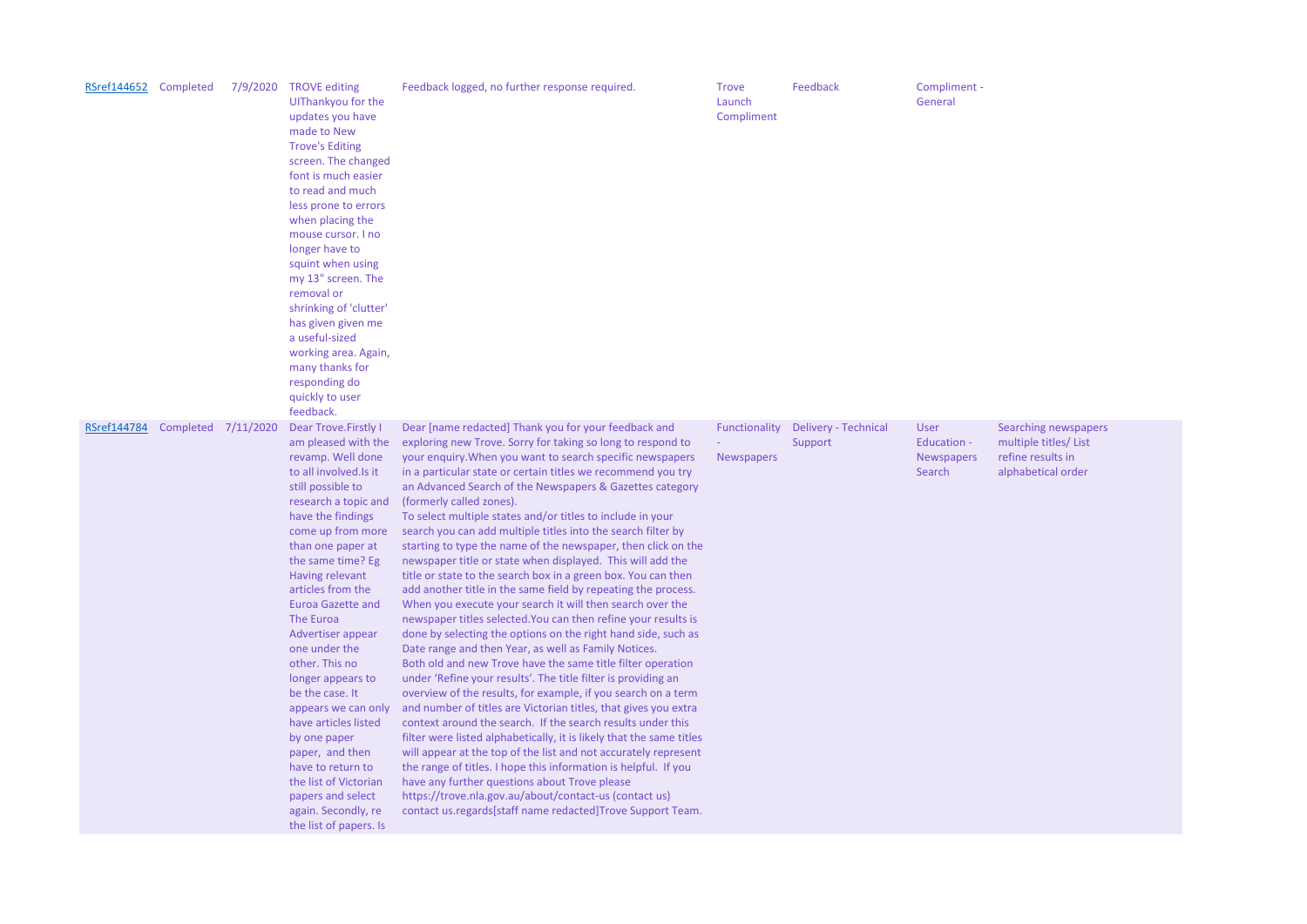it possible to have them alphabetical order to choose from?

| 7/14/2020<br>I hope this is the<br>Dear [name redacted], Thanks for your feedback and for<br>Functionality<br><b>Delivery - Technical</b><br>RSref144920<br>Completed<br>trying new Trove.I can confirm that a change to make it<br>right place for my<br>- Text<br>Support                                                                                                                                                                                                                                                                                                                                                                                      | Bug/problems<br>- Fixed Trove<br>10.5.0 |
|------------------------------------------------------------------------------------------------------------------------------------------------------------------------------------------------------------------------------------------------------------------------------------------------------------------------------------------------------------------------------------------------------------------------------------------------------------------------------------------------------------------------------------------------------------------------------------------------------------------------------------------------------------------|-----------------------------------------|
| easier to select the insert and delete new line buttons is<br>Corrections<br>query. I am a<br>volunteer TOVE<br>going to be available on new Trove in the next release. Kind<br>regards, [staff name redacted]Trove Support Team<br>corrector. Name<br>[user name<br>redacted] Since the<br>new TROVE system<br>started, I have had<br>trouble with<br>deleting unwanted<br>lines in articles I<br>have been<br>correcting. The<br>attached screenshot<br>shows a blank line<br>that should not be<br>there. When I try to<br>move the mouse to<br>click the - (minus)<br>symbol, it moves<br>away from the line.<br>have tried this on a<br>number of different |                                         |

Add/ remove line function is more easily accessible and pined to line of text